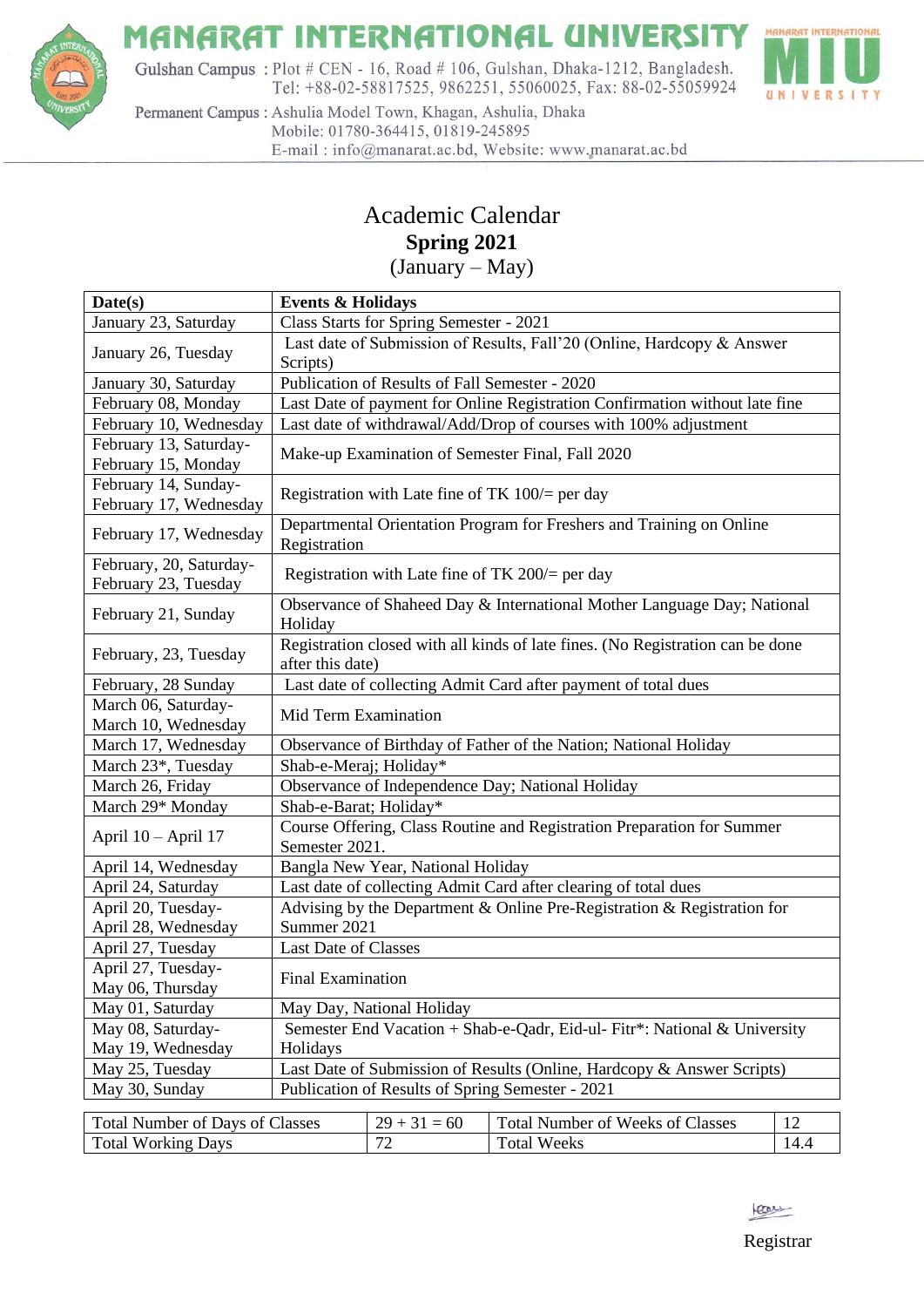

# **MANARAT INTERNATIONAL UNIVERSITY**

Gulshan Campus: Plot # CEN - 16, Road # 106, Gulshan, Dhaka-1212, Bangladesh. Tel: +88-02-58817525, 9862251, 55060025, Fax: 88-02-55059924



Permanent Campus : Ashulia Model Town, Khagan, Ashulia, Dhaka Mobile: 01780-364415, 01819-245895 E-mail: info@manarat.ac.bd, Website: www.manarat.ac.bd

### Academic Calendar **Summer - 2021**

(May- September)

| Date(s)                                                         | <b>Events &amp; Holidays</b>                                                                       |    |                    |      |  |
|-----------------------------------------------------------------|----------------------------------------------------------------------------------------------------|----|--------------------|------|--|
| May 22, Saturday                                                | Class Starts for Summer Semester - 2021                                                            |    |                    |      |  |
| May 26* Wednesday                                               | Buddha Purnima; Holiday*                                                                           |    |                    |      |  |
| June 2, Wednesday                                               | Last Date of payment for Online Registration Confirmation<br>without late fine                     |    |                    |      |  |
| June 06, Sunday<br>June 08, Tuesday                             | Make-up Examination, Spring 2021                                                                   |    |                    |      |  |
| June 8 Tuesday-<br>June 15 Tuesday                              | Registration with late fine of TK 100/- per day                                                    |    |                    |      |  |
| June 9, Wednesday                                               | Last date of Add/Drop withdrawal or change of Courses with<br>100% adjustment                      |    |                    |      |  |
| June 16, Wednesday                                              | Departmental Orientation Program for Freshers and Training<br>on Online Registration               |    |                    |      |  |
| June 19, Saturday-<br>June 23 Wednesday                         | Registration with late fine of TK 5000/-                                                           |    |                    |      |  |
| June 23, Wednesday                                              | Registration closed with all kinds of late fines. (No<br>Registration can be done after this date) |    |                    |      |  |
| June 27, Sunday                                                 | Last date of collecting Admit Card after payment of total dues                                     |    |                    |      |  |
| July 03, Saturday-<br>July 07, Wednesday                        | Mid Term Examination                                                                               |    |                    |      |  |
| July 17 Saturday-<br>July 26, Monday                            | Eid-ul-Azha: National and University Holidays                                                      |    |                    |      |  |
| July 28, Wednesday -                                            | Course Offering, Class Routine and Registration Preparation                                        |    |                    |      |  |
| August 7, Saturday                                              | for Fall Semester 2021                                                                             |    |                    |      |  |
| August 9*, Monday                                               | Ashura, Holiday*                                                                                   |    |                    |      |  |
| August 15, Sunday                                               | Observance of National Mourning Day: Holiday                                                       |    |                    |      |  |
| August 18, Wednesday-                                           | Advising by the Department & Online Pre-Registration &                                             |    |                    |      |  |
| August 28, Saturday                                             | <b>Registration for Fall Semester 2021</b>                                                         |    |                    |      |  |
| August 29, Sunday                                               | Last date of collecting Admit Card after clearing of total Dues                                    |    |                    |      |  |
| August 30*, Monday                                              | Jonmastomi; Holiday*                                                                               |    |                    |      |  |
| September 01, Wednesday                                         | Last date of Classes                                                                               |    |                    |      |  |
| September 04, Saturday-<br>Sept. 12, Sunday                     | <b>Final Examination</b>                                                                           |    |                    |      |  |
| September 13, Monday-<br>Sept.15, Wednesday                     | <b>Semester End Vacation</b>                                                                       |    |                    |      |  |
| September 21, Tuesday                                           | Last Date of Submission of Results (Online, Hardcopy &<br>Answer Scripts)                          |    |                    |      |  |
| September 25, Saturday                                          | Publication of the Results of Summer Semester-2021                                                 |    |                    |      |  |
| 12<br>$29 + 31 = 60$<br><b>Total Number of Weeks of Classes</b> |                                                                                                    |    |                    |      |  |
| <b>Total Number of Days of Classes</b>                          |                                                                                                    | 72 | <b>Total Weeks</b> | 14.4 |  |
| <b>Total Working Days</b>                                       |                                                                                                    |    |                    |      |  |

leau